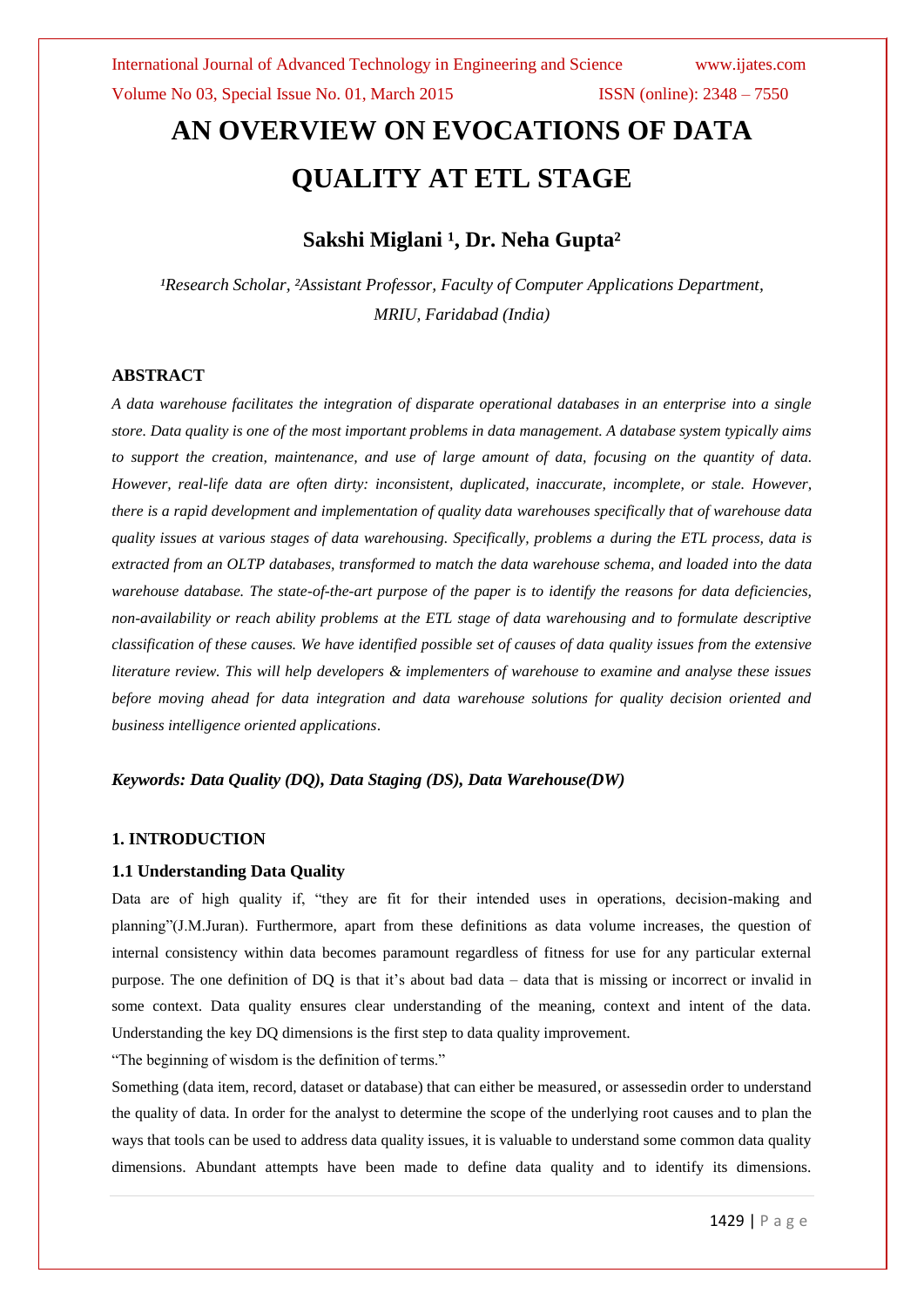

**INTEGRITY- Is the relation between entities and attributes consistent within tables?**

**CONSISTENCY- Is data consistent between systems? Do duplicate records exist?**

**Fig. 1: Data Quality Dimensions**

### **1.2 Data Warehousing**

Data warehousing is a collection of decision support technologies, aimed at enabling the knowledge worker (executive, manager, and analyst) to make better and faster decisions. As defined by the "father of data warehouse" William H. Inmon, DW is "a collection of integrated, subject-oriented, non- volatile and timevariant databases where each unit of data is specific to some period of time. Data warehouses can contain detailed data, lightly summarized data and highly summarized data, all formatted for analysis and decisionsupport." Typically the data warehouse is maintained separately from the organizations operational databases, as data warehouse supports on-line analytical processing (OLAP), the functional and performance requirements of which are quite different from those of the on-line transaction processing (OLTP), applications traditionally supported by the operational databases.

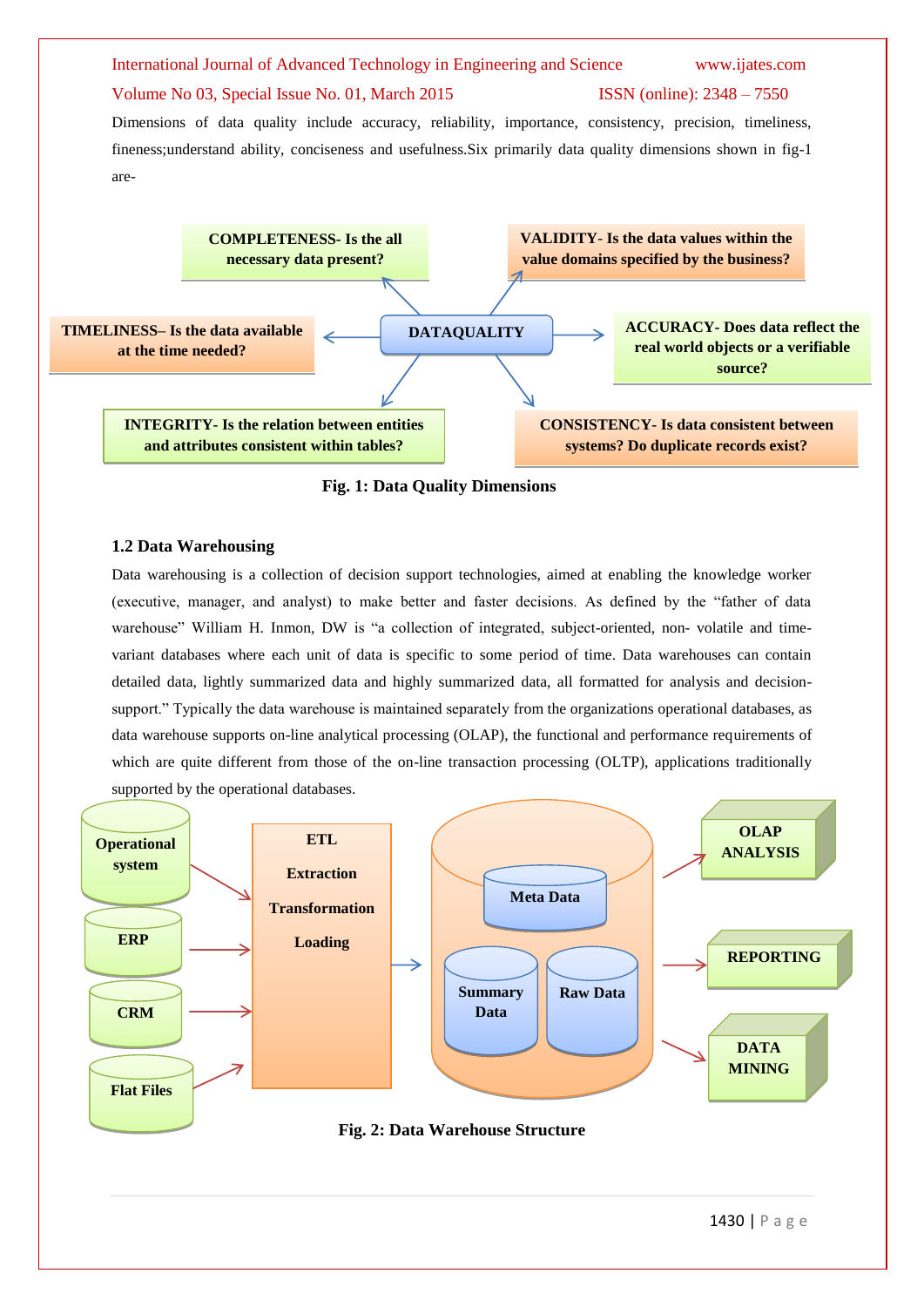### International Journal of Advanced Technology in Engineering and Science www.ijates.com

### Volume No 03, Special Issue No. 01, March 2015 ISSN (online): 2348 – 7550

### **1.3 Phases of DW receptive to DQ problem**

Quality of data can be compromised depending upon how data is received, entered, integrated, maintained, processed (Extracted, Transformed and Cleansed) and loaded. Data is impacted by numerous processes that bring data into your environment most of which affect is quality to some extent. Despite of all the efforts, there still exists a certain percentage of dirty data. This residual dirty data should be reported, stating the reasons for the failure in data cleansing for the same.

Data quality problems can occur in many different ways. The most common include:

- Poor data handling procedures and processes
- Failure to stick on to data entry and maintenance procedures
- Errors in the migration process from one system to another
- External and third party data that may not fit with your company data standards or may otherwise be of unconvinced quality.

### **II METHODOLOGY**

The study is designed as a literature review of materials published between 1995 to the year 2014 on the topics of DQ and DW. To develop the data quality problems on an ETL phase, the IT implementations infrastructure, data warehousing literature research questionnaires, related to data quality were reviewed.

### **2.1 Literature Reviewed**

- Channah E Naiman& Aris M. Ouksel (1995)-The paper proposed a integration problems which further may have far reaching consequences on data quality.
- Jaideep Srivastava (1999)1 -The principal goal of this paper is to identify the common issues in data integration and data-warehouse creation. Problems arise in populating a warehouse with existing data since it has various types of heterogeneity.
- -Amit Rudra and Emilie Yeo (1999)-The paper concluded that the quality of data in a data warehouse could be influenced by factors like: data not fully captured, heterogeneous system integration and lack of policy and planning from management.
- Scott W. Ambler (2001)-The article explored the wide variety of problems with the legacy data, including data quality, data design, data architecture, and process related issues.
- Won Kim et al (2002)-Paper presented a comprehensive taxonomy of dirty data and explored the impact of dirty data on data mining results.
- Ralaph Kimball (2004)-The data warehouse ETL toolkit.
- AmolSrivastava, MohitBhaduria, HarshaRajwanshi (2008)- "Data warehouse and quality issues".
- DikshaVerma, Anjali Tyagi, Deepak Sharma (2014)-Data quality problems in data warehousing.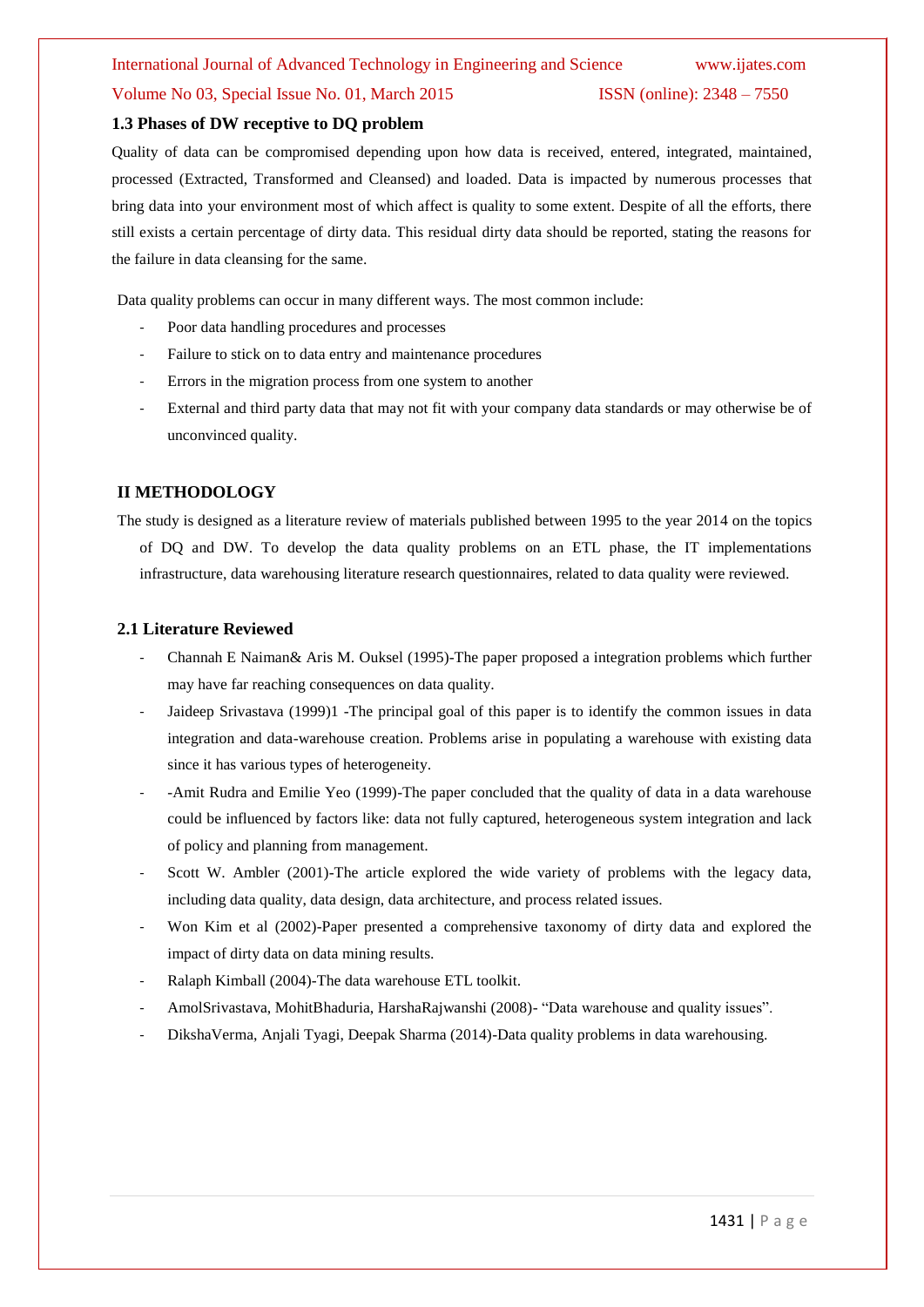### **2.2 Phases of ETL**

Extraction, Transformation and Loading (ETL) processes are responsible for the operations taking place in the backstage of datawarehouse architecture.

- **Extracts** data from homogeneous or heterogeneous data sources
- **Transforms** the data for storing it in proper format or structure for querying and analysis purpose
- **Loads** it into the final target (operational data store, data mart or data warehouse)

Usually all the three phases execute in parallel since the data extraction takes time, so while the data is beingpulled another transformation process executes, processing the already received dataand prepares the data for loading and as soon as there is some data ready to be loaded in to thetarget, the data loading kicks off without waiting for the completion of the previous phases.

### **2.2.1 Extraction**

Extracting data correctly sets the stage for the success of subsequent processes. During extraction the desired data is identified and extracted from many different sources, including database systems and applications. Common data-source formats include relational databases, XML and flat files or even formats fetched from outside sources by means such as web spidering screen scraping. In general the extraction phase aims to convert the data into a single format appropriate for transformation processing.An intrinsic part of the extraction involves data validation to confirm whether the data pulled from the sources have the correct/expected values in a given domain (such as default or list of values). If the data fails the validation rules it is rejected entirely or in part. The rejected data is ideally reported back to the source system for further analysis to identify and to rectify the incorrect records. In some cases the extraction process itself may have to modify a data validation rule in order to accept the data to flow to the next phase.

### **2.2.2 Transform**

The data transformation stage applies a series of rules or functions to the extracted data from the source to derive the data for loading in to the end target. Some data do not require any transformation at all; known as direct move or pass through data in technical terms. An important function of data transformation is cleansing of data that aims to pass only proper data to the target. When different systems interact with each other based on how thesesystems store data there is a challenge in interfacing/ communicating with each other. Certain character set that may include or available in one system may not be available in other. These cases must be handled correctly or eventually lead to number of data quality related issues.

### **2.2.3 Load**

The load phase loads the data into the end target that may be simple delimited flat file or a data warehouse. Depending on the requirements of the organisations, this process varies widely. Some data warehouses may overwrite existing information with cumulative information, updating extracted data with frequently done on a daily, weekly or monthly basis. Other data warehouses (even other parts of the same data warehouse) may add new data in a historical form at regular intervals, for example hourly.As the load phase interacts with a database schema – as well as in triggers activated upon data load apply(for example uniqueness, referential integrity, mandatory fields), which also contributes to the overall data quality performance of the ETL process.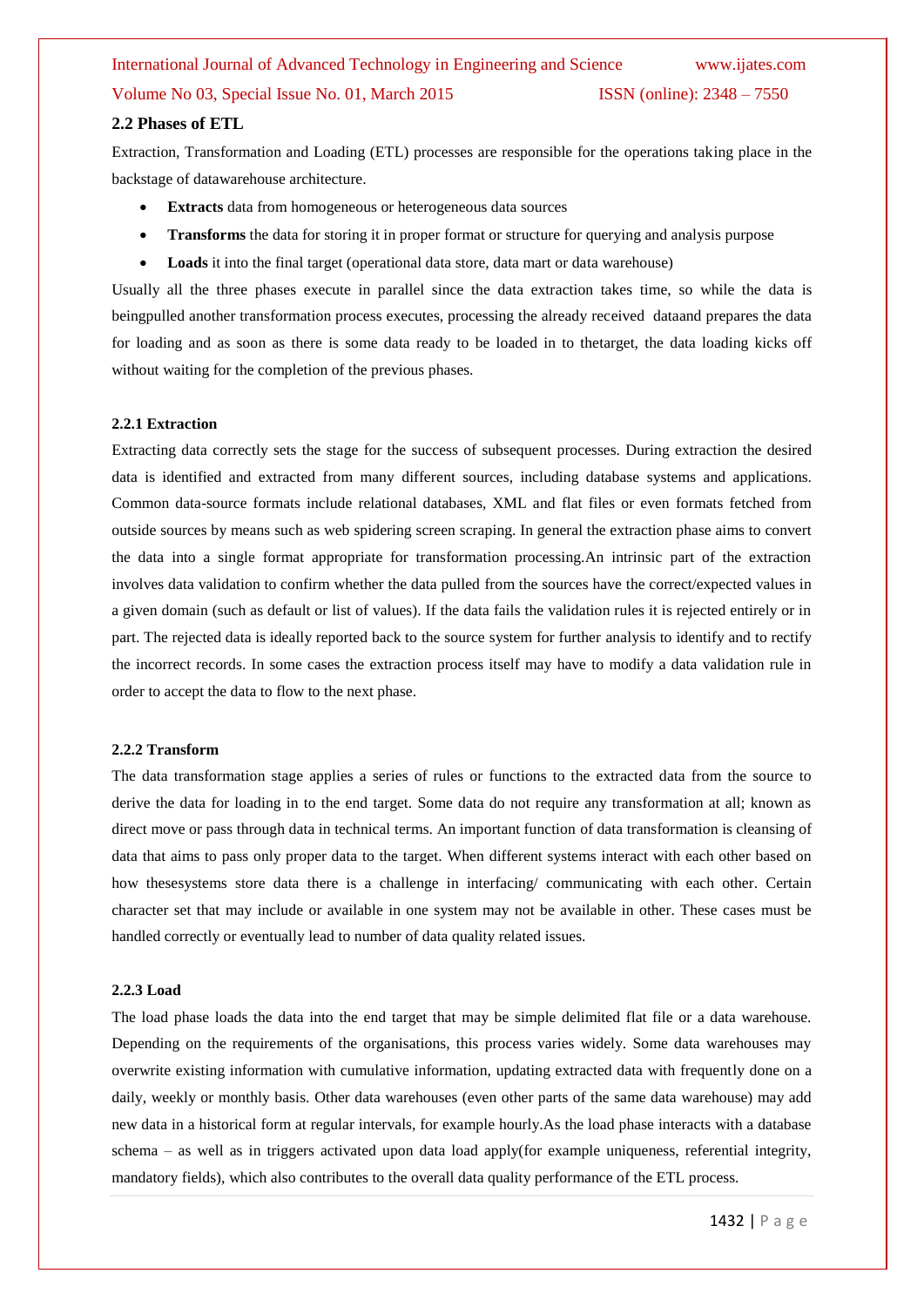### **2.3 Evocations of DQ at ETL stage**

In DW, data cleaning is a major part of the so called ETL process. Data cleaning also called data cleansing or scrubbing, deals with detecting and removing errors and inconsistencies from data in order to improve the quality of data. Data warehouses require extensive support for data cleansing. A data cleaning process is executed in the data staging area in order to improve the accuracy of data warehouse.A staging area or "landing zone", is an intermediate storage area used for processing during the extract, transform and load (ETL) process. The data staging area sits between the data source and data target, which are often data warehouses, data marts or other data repositories. Staging and ETL phase is considered to be most crucial stage of data warehousing where maximum responsibility of data quality effort resides.

Data quality problems at this phase, from a defined literature review are as follows:-

| Table 1        |                                                                                                          |  |  |
|----------------|----------------------------------------------------------------------------------------------------------|--|--|
| S.no           | <b>CAUSES OF DO PROBLEMS AT ETL</b>                                                                      |  |  |
| $\mathbf{1}$   | DW architecture undertaken affects the DQ (Staging, Non Staging Architecture)                            |  |  |
|                |                                                                                                          |  |  |
| $\overline{2}$ | Type of staging area, relational or non-relational affects the DQ                                        |  |  |
|                |                                                                                                          |  |  |
| 3              | Different business rules of various data sources creates problem of DQ                                   |  |  |
|                |                                                                                                          |  |  |
| 4              | Business rules lack currency contributes to DQ problems [4]                                              |  |  |
|                |                                                                                                          |  |  |
| $\overline{5}$ | The inability to schedule extracts by time, interval, or event cause DQ problems                         |  |  |
|                |                                                                                                          |  |  |
| 6              | Lack of capturing only changes in source files [5]                                                       |  |  |
|                |                                                                                                          |  |  |
| 7              | Lack of periodical refreshing of the integrated data storage (Data Staging area) cause DQ degradation    |  |  |
|                |                                                                                                          |  |  |
| 8              | Truncating the DS area cause DQ problems because we can't get the data back to reconcile                 |  |  |
|                |                                                                                                          |  |  |
| 9              | Disabling data integrity constraints in DS tables cause wrong data and relationships to be extracted and |  |  |
|                | hence cause DQ problems [7]                                                                              |  |  |
|                |                                                                                                          |  |  |
| 10             | Purging of data from the DW cause DQ problems [5]                                                        |  |  |
|                |                                                                                                          |  |  |
| 11             | Hand coded ETL tools used for data warehousing lack in generating single logical meta data store, which  |  |  |
|                | leads to poor DQ                                                                                         |  |  |
|                |                                                                                                          |  |  |
| 12             | Lack of centralized metadata repository leads to poor DQ                                                 |  |  |
|                |                                                                                                          |  |  |

1433 | P a g e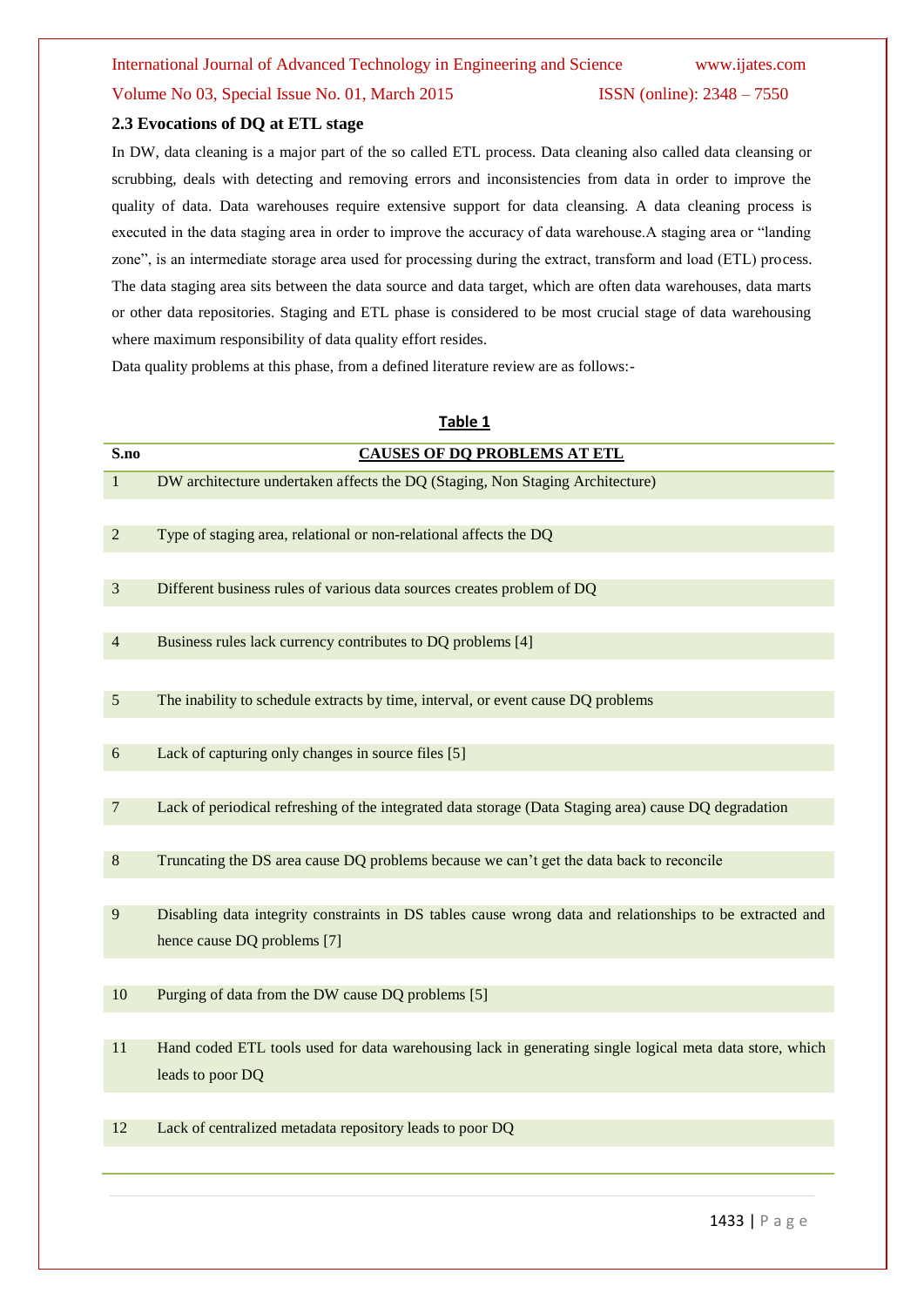Lack of reflection of rules established for data cleaning, into the metadata causes poor DQ

- Inappropriate logical data map prepared cause DQ issues
- Misinterpreting/Wrong implementation of the slowly changing dimensions (SCD) strategy in ETL phase causes massive DQ problems
- Inconsistent interpretation or usage of codes symbols and formats [4]
- Improper extraction of data to the required fields causes DQ problems [4]
- Lack of proper functioning of the extraction logic for each source system (historical and incremental loads) causes DQ problems
- Unhandled null values in ETL process cause DQ problems
- Lack of generation of data flow and data lineage documentation by the ETL process causes DQ problems
- Lack of availability of automated unit testing facility in ETL tools causes DQ problems
- Lack of error reporting, validation, and metadata updates in ETL process cause DQ problems.
- Inappropriate handling of rerun strategies during ETL causes DQ problems
- Inappropriate handling of audit columns such as created date, processed date and updated date in ETL
- Inappropriate ETL process of update strategy (insert/update/delete) lead to data quality problems
- Non standardized naming conventions of the ETL processes (Jobs, sessions, Workflows) cause DQ problems
- Wrong impact analysis of change requests on ETL cause DQ problems
- Loss of data during the ETL process (rejected records) causes DQ problems. (refused data records in the ETL process)
- Poor system conversions, migration, reengineering or consolidation contribute to the DQ problems [4] [6]
- The inability to restart the ETL process from checkpoints without losing data [5]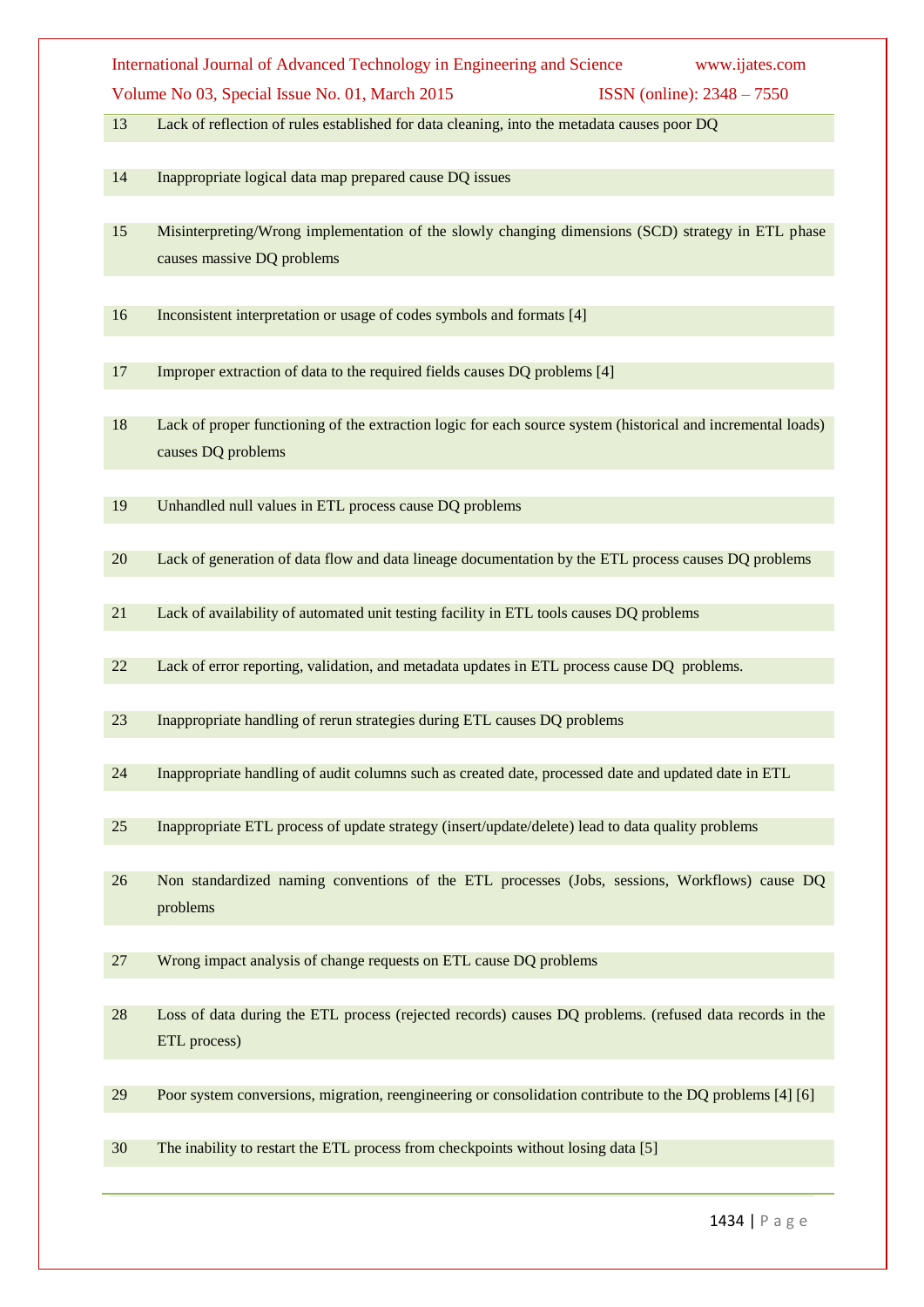| International Journal of Advanced Technology in Engineering and Science | www.ijates.com                      |
|-------------------------------------------------------------------------|-------------------------------------|
| Volume No 03, Special Issue No. 01, March 2015                          | <b>ISSN</b> (online): $2348 - 7550$ |

31 Lack of automatically generating rules for ETL tools to build mappings that detect and fix data defects[5]

32 Inability of integrating cleansing tasks into visual workflows and diagrams[5]

33 Inability of enabling profiling, cleansing and ETL tools to exchange data and meta data[5]

### **III CONCLUSION**

Data quality is an increasingly serious issue for large and small organizations. It is central to all data integration initiatives. Before data can be used effectively in a DW or in customer relation management, or business analytics applications, it needs to be analysed and cleansed. To ensure high quality data is sustained, organizations need to apply ongoing data cleansing processes and procedures and to monitor and track data quality levels on time. In this paper an attempt to collect all the data quality problems at ETL phase is made of data warehousing. Defective data also hampers business decision making and efforts to meet regulatory compliance responsibilities. These causes will really help the data warehouse practioners, implementers and researchers for taking care of these issues before moving ahead with each phase of data warehousing.

### **IV FUTURE WORK**

Each item shown in TABLE 1 will be converted in to an item of the research instrument that can be empirically tested by collecting views about the items from the data warehousing practioners, appropriately.

#### **REFERENCES**

[1] Channah F. Naiman, Aris M. Ouksel (1995) "A Classification of Semantic Conflicts in Heterogeneous Database Systems", Journal of Organizational Computing, Vol. 5, 1995

[2] John Hess (1998), "Dealing with Missing Values In The Data Warehouse" A Report of Stonebridge Technologies, Inc (1998)

[3] Jaideep Srivastava, Ping-Yao Chen (1999) "Warehouse Creation-A Potential Roadblock to Data Warehousing", IEEE Transactions on Knowledge and Data Engineering January/February 1999 (Vol. 11, No. 1) pp. 118-126

[4] Amit Rudra and Emilie Yeo (1999) "Key Issues in Achieving Data Quality and Consistency in Data Warehousing among Large Organizations in Australia", Proceedings of the 32nd Hawaii International Conference on System Sciences – 1999

[5] Wayne Eckerson& Colin White (2003) "Evaluating ETL and Data Integration Platforms" TDWI report series

[6] ArkedyMaydanxhik (2007), "Causes of Data Quality Problems", Data Quality Assessment, Techniques Publications.